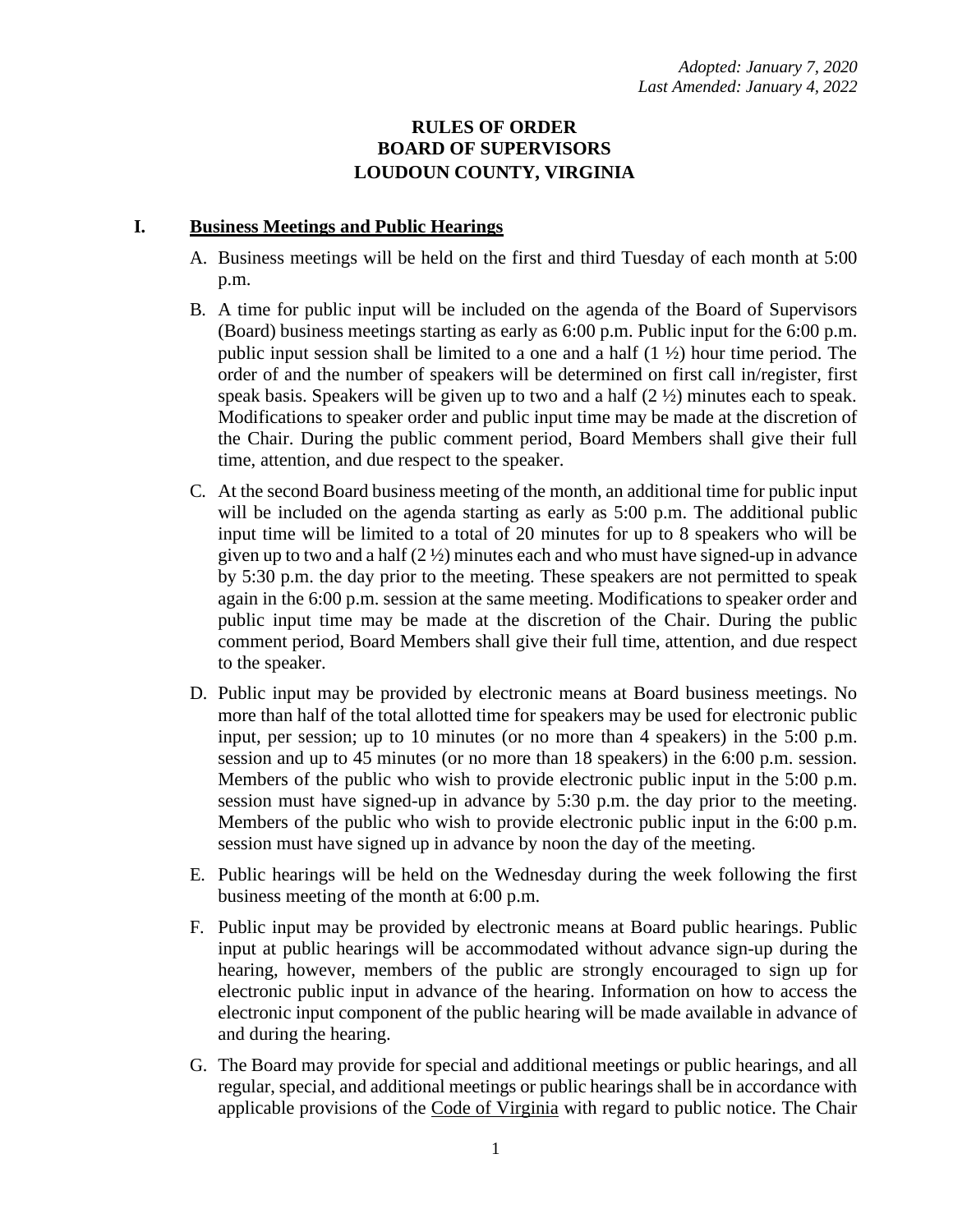may schedule Committee of the Whole work sessions at which the Board does not take final action on any item or matter of business. In accordance with Va. Code Section 15.2-1418, the Chair or two or more Members may call a special meeting.

- H. Meetings will be held in the County Government Center, Board of Supervisors Meeting Room (First Floor), 1 Harrison Street, S.E., Leesburg, VA and may be held at other locations as determined by the Board. Meeting days and times may change due to holidays and inclement weather. In cases of inclement weather, the Chair in consultation with the County Administrator may postpone scheduled Board business meetings and public hearings. The Chair in consultation with standing committee Chairs and County Administrator may postpone scheduled Board standing committee meetings.
- I. In accordance with Va. Code Section 15.2-1416, if the Chair, or Vice Chair in the absence of the Chair, finds and declares that weather or other conditions are such that it is hazardous for Board Members to attend a regular meeting, the regular meeting shall be continued to the next regularly scheduled meeting of the Board, at the same time and place as the regular meeting. Such finding shall be communicated to the Board Members and the public as promptly as possible. All hearings and other matters previously advertised shall be conducted at the continued meeting and no further advertisement is required.
- J. In accordance with Va. Code Section 2.2-3708.2(A)(3), the Board may meet by electronic means without a physical quorum present when the Governor has declared a state of emergency in accordance with § 44-146.17 or the County has declared a local state of emergency pursuant to § 44-146.21, provided that the catastrophic nature of the declared emergency makes it impracticable or unsafe to assemble a quorum in a single location and the purpose of the meeting is to provide for the continuity of operations of the Board or the discharge of its lawful purposes, duties, and responsibilities. Notice and the conduct of such meetings shall occur in accordance with the requirements of Va. Code Section 2.2-3708.2(A)(3).
- K. No Board business meetings, public hearings, or standing committee meetings will be scheduled during the month of August except in case of emergencies or when timely action is needed. All efforts will be made to avoid holding Board meetings and public hearings on religious holidays.
- L. All cell phones, pagers, and other electronic devices shall be set on silent mode while in the Board Room. If approaching the podium or a microphone, please turn off all cell phones or leave them in the seating area.
- M. Smoking is not permitted in the County Government Center.
- N. If any member of the public requires a reasonable accommodation for any type of disability in order to participate in a public meeting, please contact the Office of the County Administrator at 703-777-0200/TTY-711. At least one business day of advance notice is requested; some accommodations may require more than one day of notice.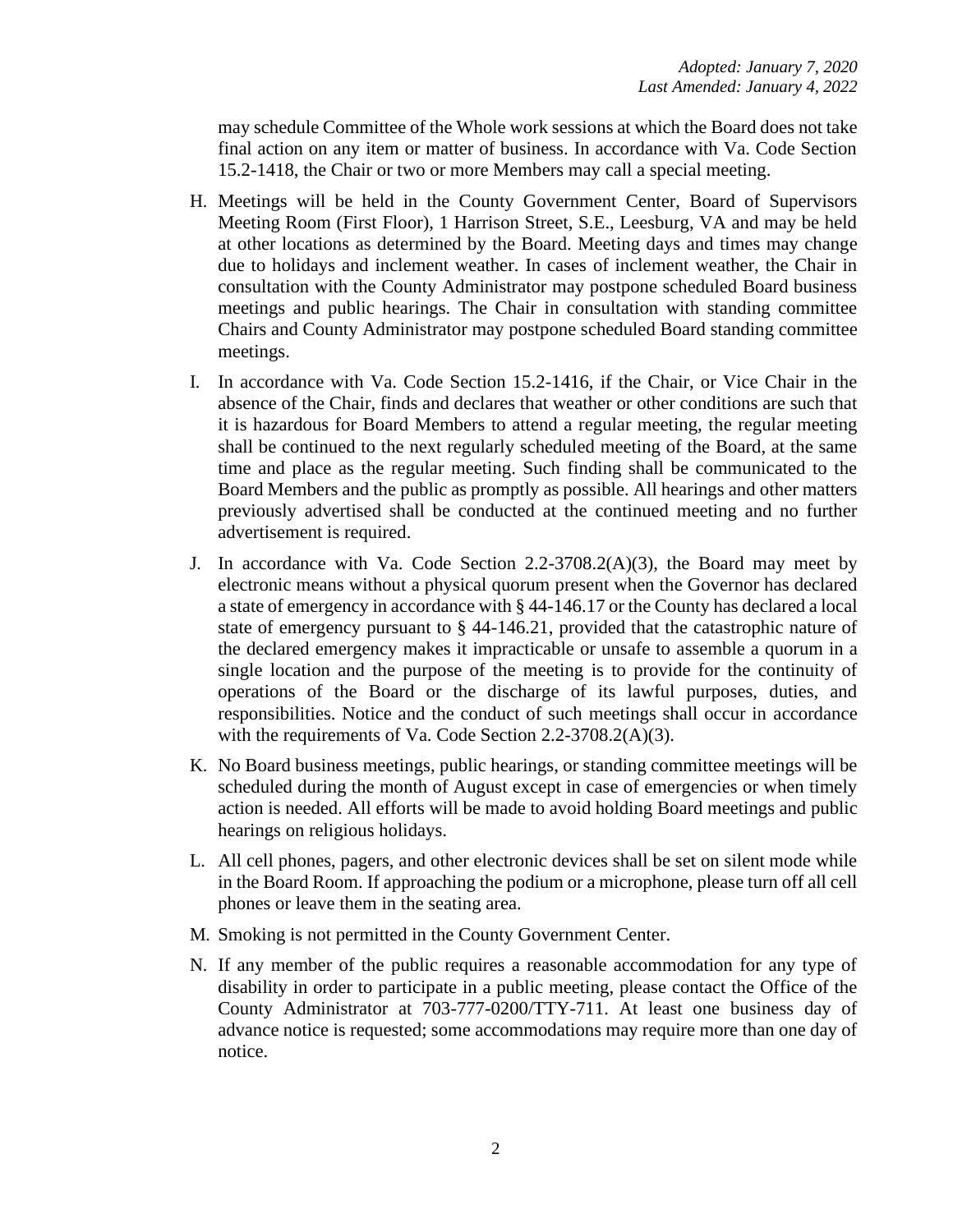## **II. Order of Business at Regular Meetings**

- A. The order of business at the Board business meeting shall be set out by the Chair in the printed agenda and shall include, but not be limited to, the following items:
	- **I.** Call to Order
	- **II.** Pledge of Allegiance/Invocation/Words of Inspiration
	- **III.** Adoption of Consent Agenda
	- **IV.** Requests for Additions/Deletions to the Agenda
	- **V.** Regional Organization Updates and Voice for a Cause
	- **VI.** Administrator's Comments
	- **VII.** Presentation of Ceremonial Resolutions (to start as early as 5:30 p.m.)
	- **VIII.** Public Input (to start as early as 6:00 p.m.) (limited to a one and a half hour time period)
	- **IX.** Board Comment (to follow public input) (5 minutes each)
	- **X.** Information Items
	- **XI.** Action Items & Board Standing Committee Reports
	- **XII.** Closed Session (As needed, the agenda will identify the purpose)
	- **XIII.** Disclosures (not timed)

(An additional time of Public Input will be shown at the beginning of the agenda of the second business meeting each month)

- B. The order of business at public hearings of the Board shall be set out by the Chair in the printed agenda and shall be limited to the following:
	- **I.** Call to Order
	- **II.** Adoption of the Consolidated Agenda Items
	- **III.** Hearing of Items in Order as set by the agenda

## **III. Duties of the Chair and Vice-Chair**

The Chair shall preside at business meetings, committees of the whole meetings, and public hearings, call the same to order, enforce these Rules of Order (Rules), and enforce all time limits imposed by the Rules.

- A. In the absence of the Chair, the Vice-Chair shall perform the duties of the Chair.
- B. In the absence of both the Chair and Vice-Chair from a business meeting or public hearing, the following "Chain of Command" shall apply: Chair, Finance/Government Operations and Economic Development Committee; Chair, Transportation and Land Use Committee.
- C. The Chair shall decide all questions of order, subject to an appeal from any Member, on which appeal no Member shall speak more than once, unless by unanimous consent of the Board.
- D. The Chair shall be responsible for preparation of the Board agenda for each meeting or hearing of the Board, in consultation with the members of the Board and the County Administrator and shall lay the order of business before the Board in a parliamentary order. Inclusion on the agenda brings items to the table for discussion.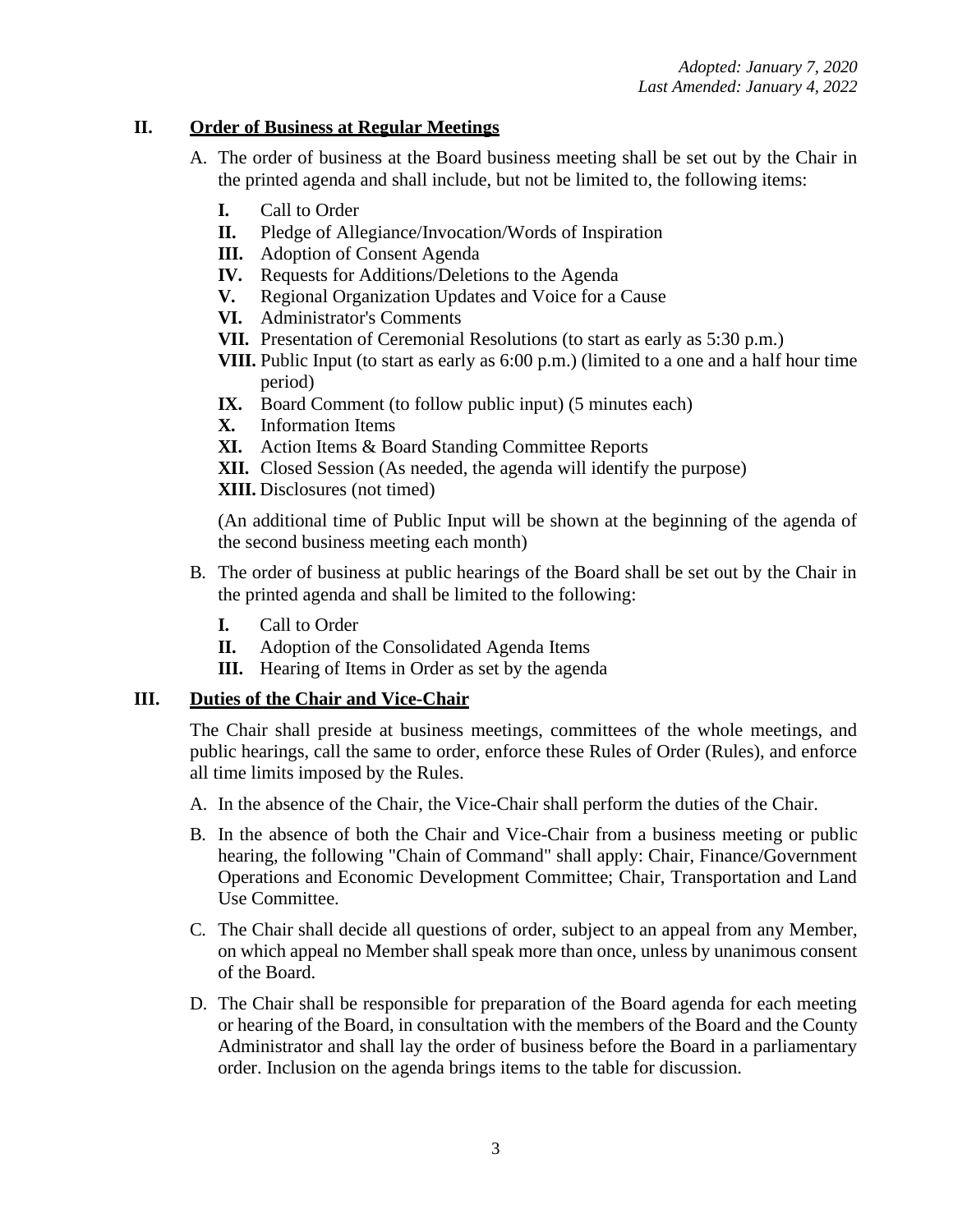- E. The Chair shall nominate the standing committees and the committee Chair, subject to the approval by the full Board. The Chair shall nominate regional appointments subject to approval by the full Board.
- F. In urgent, but non-emergency situations, where the Chair and Vice-Chair are not available, the following is the "Chain of Command" which shall apply until a temporary Chair can be elected to perform official and ceremonial functions:
	- 1. Chair, Finance/Government Operations and Economic Development Committee
	- 2. Chair, Transportation and Land Use Committee
- G. In the event of a Countywide emergency or when the Emergency Operations Center (EOC) is activated, the County Administrator, in his role as Director of Emergency Management, will consult with Board Members in the following order of priority:
	- 1. Chair
	- 2. Vice-Chair
	- 3. Chair, Finance/Government Operations and Economic Development Committee
	- 4. Chair, Transportation and Land Use Committee

No provision in these Rules shall preclude Board Members from being notified and updated in accordance with the Loudoun County Emergency Operations Plan (EOP) during a Countywide emergency.

## **IV. General Rules Governing Placing Items on the Board Agenda and Establishing the Consent Agenda**

- A. Board Members shall receive enough advance notice of agenda items to enable them to study the item, request and receive additional information, and consult constituents.
- B. The tentative agenda for Board meetings and the Consent Agenda shall be set by the Board Chair approximately two weeks prior to a regularly scheduled Board meeting.
- C. A copy of the tentative agenda shall be emailed to each Board Member's selected email address by 5:30 p.m. Friday (approximately 11 days prior to the meeting).
- D. Staff shall be responsible for notifying Board Members of new agenda items, both Action and Information Items for full Board and standing committees when items are added after the distribution of the tentative agenda.
- E. Agenda items may be placed on the agenda by staff or individual Board Members, only with approval of the Board Chair or three other Board Members and in one of the following ways:
	- 1. Staff may refer matters to Board standing committees in consultation with the Board Chair and standing committee Chair. (All Board Members, whether a member of a particular standing committee or not, shall receive prior notification of the agenda for all standing committee meetings in the packet delivered to Board Members.)
	- 2. Action Items may be brought to the Board in the normal course of conducting Board business through the public hearing or standing committee process.
	- 3. Staff or Board Members may request the Board Chair to place an item on the agenda. Such requests shall be made prior to the pre-agenda meeting which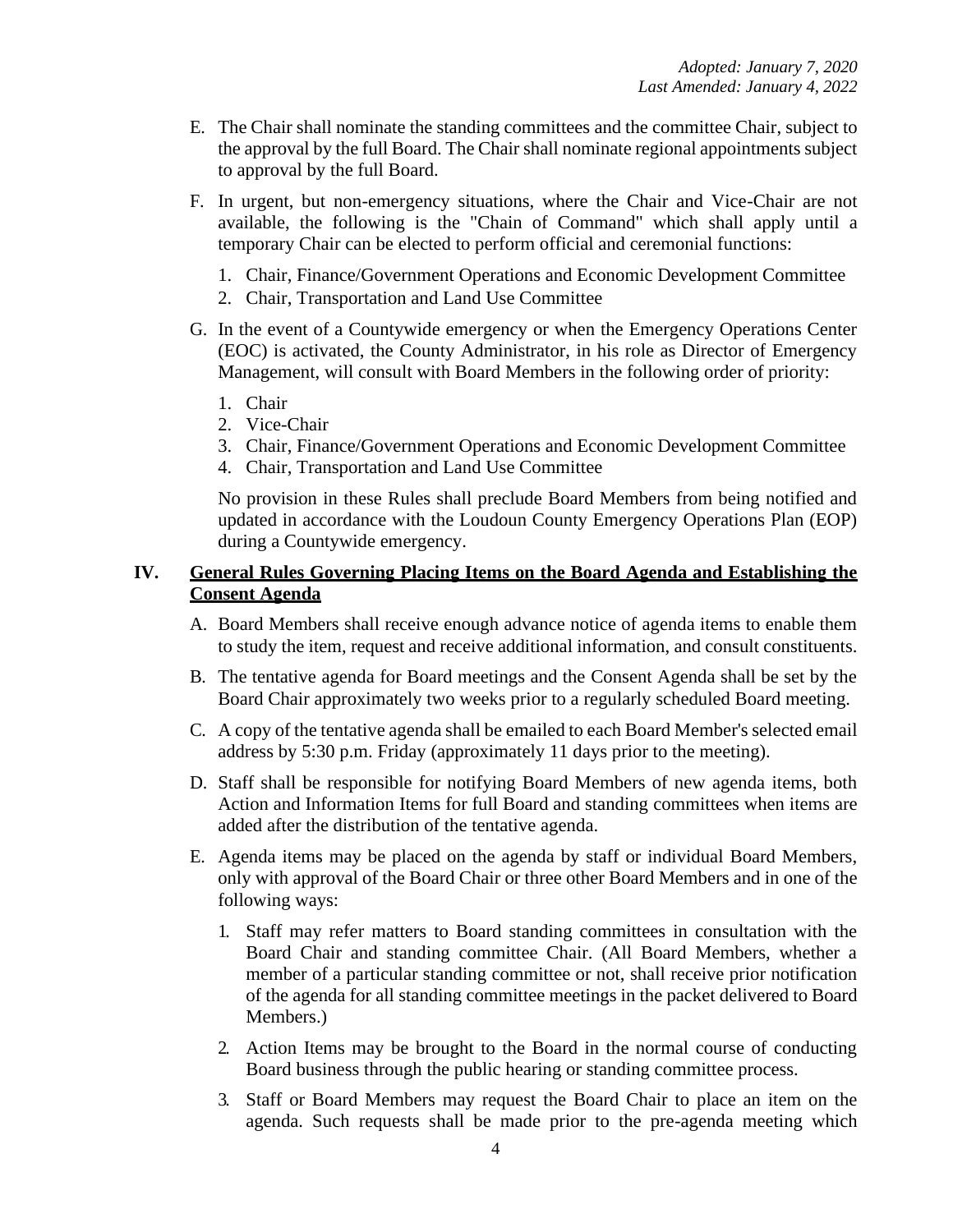generally occurs two weeks prior to a business meeting. No item shall be placed on the Board's agenda without prior notification of the Board Chair, and in accordance with notification requirements above.

- 4. Resolutions and Proclamations can be placed on the Board agenda only by a Member of the Board. If a County agency or non-profit organization would like to have such an action considered by the Board, they must contact a Board Member for sponsorship. Due to the nature and purpose of Board Resolutions, they should not be controversial, and it is preferable that all resolutions be approved by a unanimous vote from the dais. Board Members shall notify County staff of such Resolutions for the agenda two weeks prior to the Board meeting. Where possible, Board Members are encouraged to present Resolutions at appropriate venues other than Board business meetings.
- 5. After the Tentative Agenda has been set by the Board Chair, no new items may be added to the printed agenda, except:
	- a. Old items, of which Board Members are already aware, on which staff work has been completed.
	- b. Routine housekeeping items such as implementing a change in state law or an authorized budget item.
	- c. Emergency items, which are deemed those items that need Board action prior to the next regularly scheduled business meeting.
	- d. Standing committee items, provided such items, including a complete staff report, can be included in the Board packet.
	- e. After receipt of the tentative agenda, any Board Member may recommend adding items to the agenda by informing the Chair by close of business a week before the meeting, provided such items can be placed in the Board packet.
	- f. Any items requested through Rules (a), (b), (c), (d) and (e) above are subject to approval by the Board Chair.
- 6. Staff and Board Members may request amendments to the agenda during a regular meeting during the portion designated "Additions/Deletions" to the agenda. Only the following actions may be taken on any new items offered as an amendment to the agenda at the Board meeting:
	- a. Referral to a standing committee.
	- b. Referral to a future Board meeting for action.
	- c. Direction to staff to provide further information.

In the event such an amendment requires immediate action, the Board may take action at the same meeting during which it is introduced, only after suspension of the Rules. For purposes of this subsection, the following are not considered new items:

- a. An item brought up for reconsideration.
- b. An item reported out of a standing committee after the agenda was published.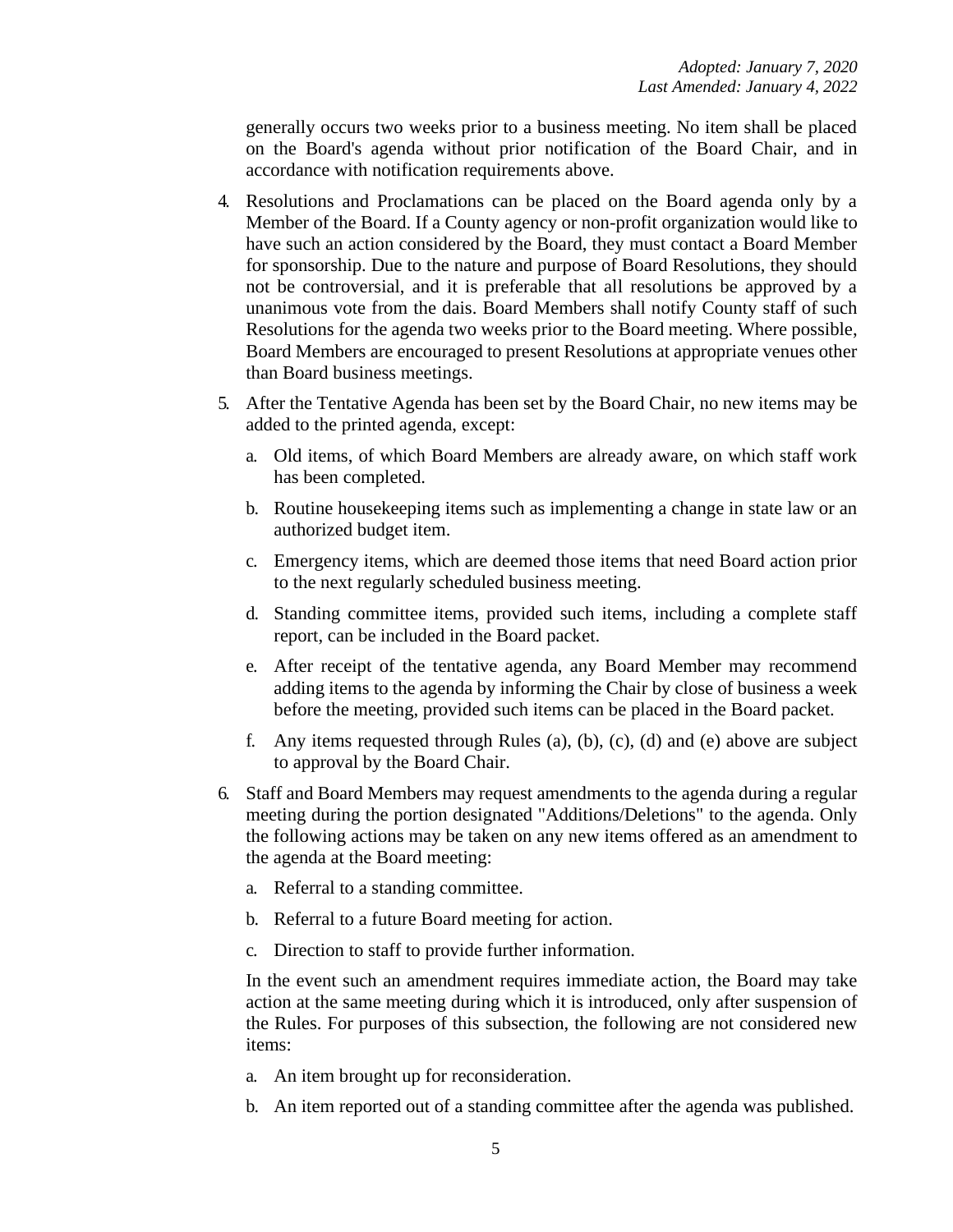- F. Require timely and complete availability of agenda documentation to the public.
	- 1. All meeting item documentation for both Board and standing committee items (both paper versions and online versions) must be made available to the public no later than the day of or after the packet distribution prior to the Board meeting or public hearing.
	- 2. All meeting item documentation (including attachments) received by Board Members in their packets for any item must be made available to the public in both paper format and electronically.
	- 3. Any item which fails to meet the requirements of either (a) or (b) may be deferred to the next Board business meeting.

(\*\*During an emergency situation where the information had not been posted on the County website due to technical or other reasons within twenty-four hours, the item could be dealt with by a Board motion to suspend the Rules.)

- G. Consent Agenda
	- 1. The Consent Agenda is a group of actions on which there is unanimous agreement of the Members so that they may be voted on as a block. The Consent Agenda is proposed by the Board Chair.
	- 2. Board Members are to be notified of the Proposed Consent Agenda in their packet prior to a Board Meeting.
	- 3. Any Board Members may ask that any item on the Consent Agenda be separated from the ''block.'' Such items are then considered during the meeting as scheduled on the published agenda.
- H. Notification of the Public of the Board's Agenda

When Board packets are furnished to the Members, a copy of the agenda and the packet shall be made available for review by the public in the County Administrator's Office. Agenda packets are to be available by close of business Friday of the week prior to the Board business meeting, except in circumstances when the next Board business meeting is on a Tuesday and the Loudoun County Government is scheduled to be closed on the Monday before the Board business meeting. In these circumstances the packets will be available by close of business Thursday of the week prior to the Board business meeting.

#### **V. Board Comments & Disclosures**

At each regular business meeting an item will be included on the agenda for "Board Comments." At that time, each Board Member shall have up to five minutes to make comments of general interest on matters such as public issues, community events, or milestones. With the consent of the Board, the Chair may delete or reduce the time for Board Comment in the event the time for the Board to conduct its business is constrained or the agenda is unusually lengthy. Board Comment will take place immediately following the 6:00 p.m. Public Input session, unless otherwise moved on the agenda by the Chair without objection by any Board Member.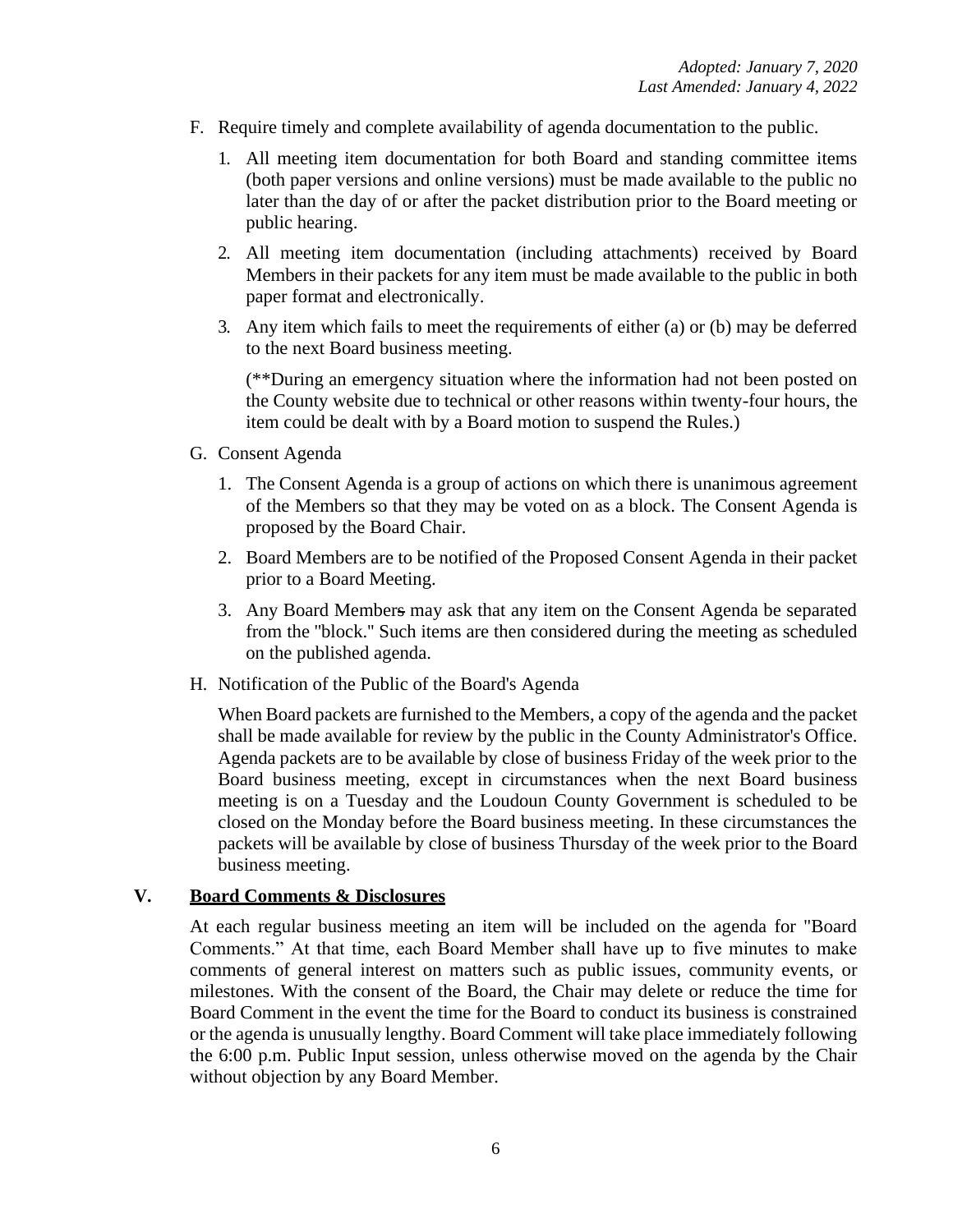At each regular business meeting an item will be included on the agenda for "Disclosures." At that time, each Board Member shall provide Board disclosures regarding matters of public record. Board Disclosures will take place immediately following the Closed Session portion of the agenda unless otherwise moved on the agenda by the Chair without objection by any Board Member.

## **VI. Closed Session: Confidential and Privileged Information**

Documents, information, and discussions from a closed session, attorney-client privileged communication and other confidential information shall not be disclosed without the approval of the Board. In the event confidential or privileged information is released or otherwise disclosed, without the consent of the Board, then the Board shall vote to either authorize the disclosure or reaffirm the confidentiality and/or claim of privilege. In addition, the Board may, in its discretion, sanction or censure a member for improper disclosure of confidential or privileged information.

### **VII. Debate**

- A. For Action Items on the Board's agenda, the Member beginning the item shall to the absolute greatest extent possible, open the discussion with a motion. When any Member desires to speak or deliver any matter to the Board, the Member shall respectfully address the Chair, and on being recognized by the Chair, may address the Board, and shall confine his/her comments to those questions under debate.
- B. All comments, criticisms, etc., will be addressed to the Chair. Cross debate between Members will be conducted through the Chair. All matters of discussion, debate, or questions to staff shall be timed, and each Member shall be given three minutes (whether a formal motion has been made or not). Responses by staff to questions will be counted against the time allotted for a Member's comments.
- C. When two or more Members seek recognition at the same time, the Chair shall name the Member who is to speak first.
- D. The Member reporting a measure under consideration from a standing committee may open and close debate.
- E. During regular Board business meetings, Board deliberations will be held among Board Members unless the Board consents to invite other participants.
- F. Participation during Board discussion by members of the public, interested parties or applicants may be permitted only upon approval of a two-thirds majority vote of Board Members present and voting.
- G. Following all debate and when the motion is brought to a vote, the Chair will proceed with a roll call vote if requested by a Board Member and seconded by another.
- H. During debate, Board Members should strive to remain in the room until the vote has been taken.

#### **VIII. Motions and Their Precedence**

A. Every motion made to the Board and entertained by the Chair shall be reduced to writing on the demand of any Member and shall be entered in the Minutes with the name of the Member making it.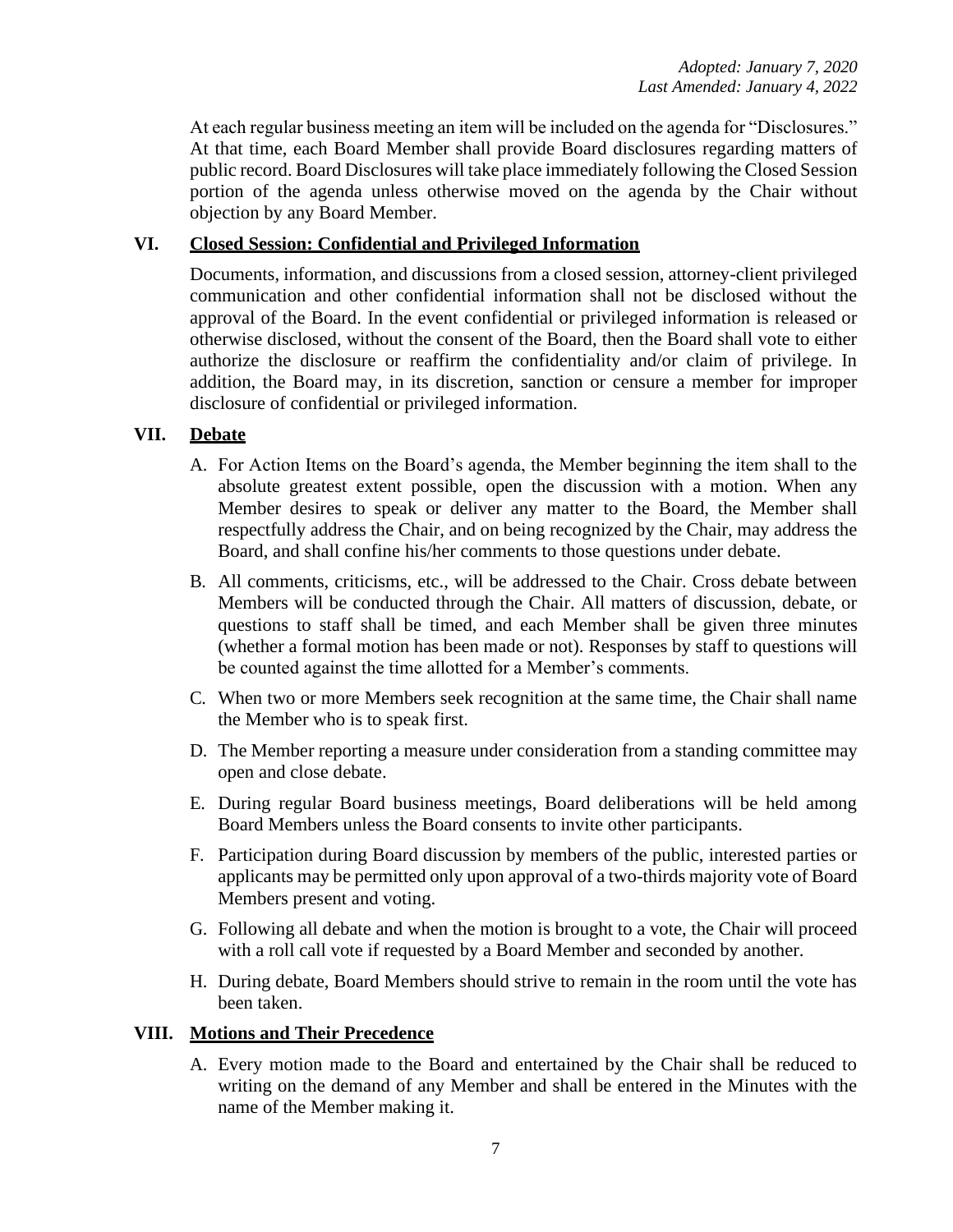- B. When a motion has been made, the Chair shall state it, or (if it be in writing) cause it to be read aloud before being debated, and it shall then be in possession of the Board but may be withdrawn at any time before a decision or amendment.
- C. A motion to object to consideration of a question must be made prior to the Board's entering into discussion on the question.
- D. When a question is under debate, no motion shall be received by the Chair but:
	- 1. To adjourn.
	- 2. To adjourn to a day certain or when the Board adjourns, it shall be to a day certain.
	- 3. To take a recess.
	- 4. To proceed to the consideration of other business.
	- 5. To lay on the table.
	- 6. To postpone indefinitely.
	- 7. To postpone to a day certain.
	- 8. To call for the orders of the day.
	- 9. To commit to a standing committee of the Board.
	- 10. To amend.
- E. If in the judgment of the Chair a motion to amend or to substitute is essentially the opposite of the motion on the floor, then it shall be out of order.
- F. Rulings of the Chair may be overturned by a majority of the Members present and voting.

### **IX. Previous Question**

There shall be a motion for the previous question which shall have the effect to cut off debate and bring the Board to a direct vote upon the immediate question on which it has been asked and ordered. The previous question may be asked and ordered upon a single motion, a series of motions allowable under the Rules, or an amendment or amendments, or may be made to embrace all motions and include the pending measure to its passage or rejection. It shall be in order, pending the motion for the previous question or after the previous question shall have been ordered on passage of a measure, for the Chair to entertain and to submit to the Board a motion to commit, with or without instructions, to a standing committee.

# **X. Reconsideration**

When a question has been decided by the Board, it shall be in order for any Member voting with the prevailing side or who has not voted on the question, to offer a motion for reconsideration thereof during the same meeting or succeeding business meeting, and such motion shall take precedence of all other questions except a motion to adjourn.

#### **XI. Amendments and Motions**

A. To the extent possible, any alternative or substitute motion to a motion in the Board packet shall be put in writing and distributed to Board members no later than noon the day of the Board meeting. To the extent practicable, any such alternative or substitute motion shall be run past the County Administrator and County Attorney. Any motion or amendment derived from Board discussion shall, at the request of any Board member, be put in writing.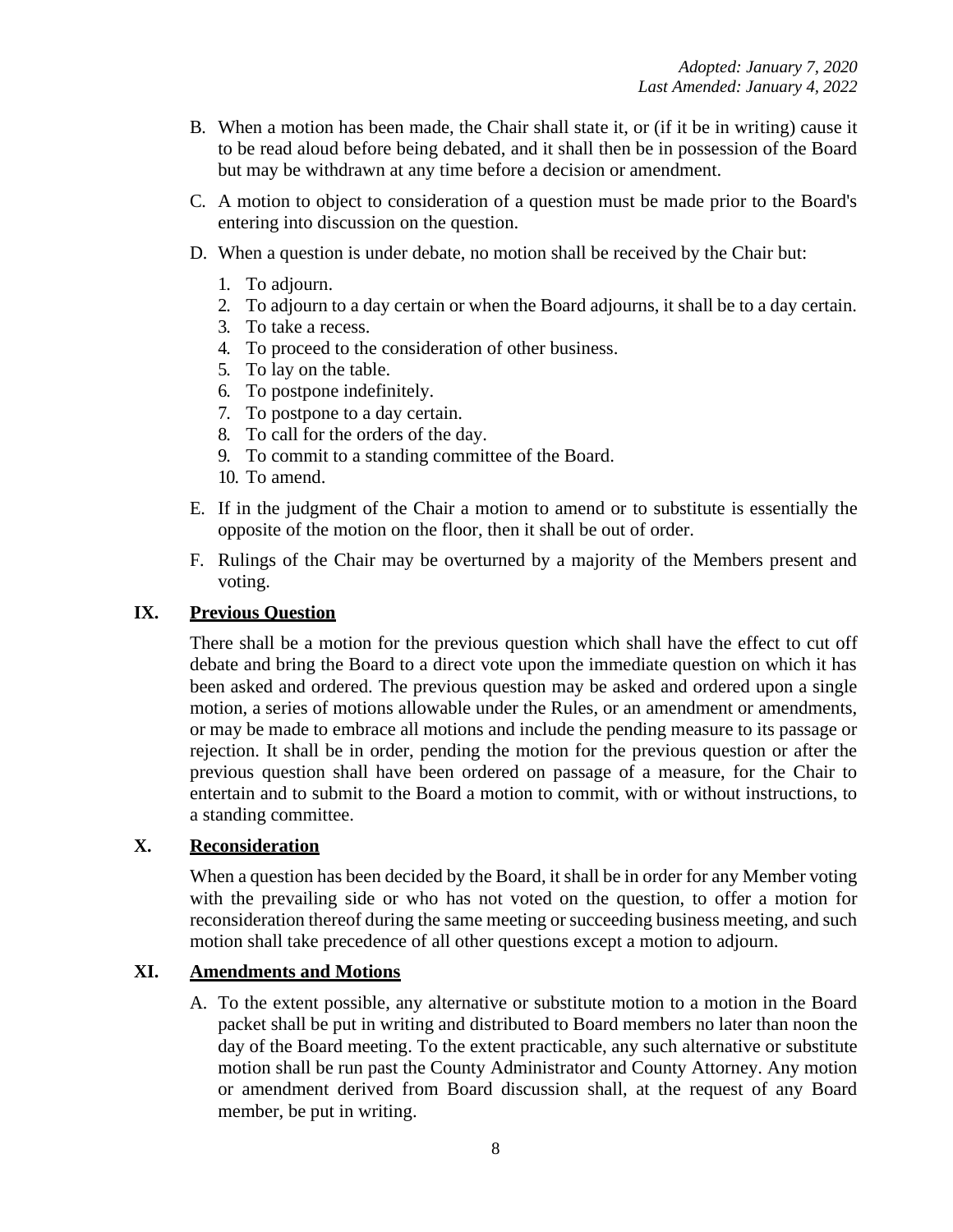- B. The maker of the motion will be allowed three minutes for justification. Member comments will have a limit of a total of three minutes per Member. No Member other than the maker of the motion will be allowed to speak more than once. The maker of the motion shall be given three minutes for closing comments.
- C. In the event a Member, including the maker, believes that an item warrants further discussion than allowed under paragraph B, that Member may move the Board to dissolve into a committee of the whole for further discussion.
- D. Any motion, amendment, or resolution may be withdrawn or modified by the mover at any time before a decision, amendment or ordering of the yeas and nays, except a motion to reconsider, which shall not be withdrawn without leave.
- E. When a motion or proposition is under consideration, a motion to amend and a motion to amend that amendment shall be in order, and it shall be in order to offer a further amendment in the nature of a substitute, to which one amendment may be offered, but which shall not be voted on until the original matter is perfected.
- F. On amendments, the maker is allowed three minutes to speak to justification. Members may have three minutes each to respond to the amendment.
- G. Maker of original motion may reserve his/her time to close debate.
- H. Votes will be taken on amendments as they are brought up.
- I. When an amendment proposed to any pending measure is laid on the table, it shall not carry with it, or prejudice, such measure.
- J. It shall not be in order to consider any proposed standing committee amendment which contains any significant matter not within the jurisdiction of the standing committee proposing such amendment, unless determined proper by the Chair.
- K. On the demand of any Member, before the question is put by the Chair, a question shall be divided, if it includes propositions so distinct in substance that, one being taken away, a substantive proposition shall remain.
- L. A motion to strike out and insert is indivisible, but a motion to strike out and insert being lost shall not preclude amendment nor further motion to strike out and insert.
- M. No motion or proposition on a subject different from that under consideration shall be entertained by the Chair under color of amendment.

All matters not otherwise provided for in the Code of Virginia shall be determined by a majority of the Supervisors voting on the question except that a two-thirds vote of the Members voting should be obtained for the following:

- 1. A motion to suspend the Rules.
- 2. A motion to cut off debate or to call the previous question.
- 3. A motion to object to consideration of the matter.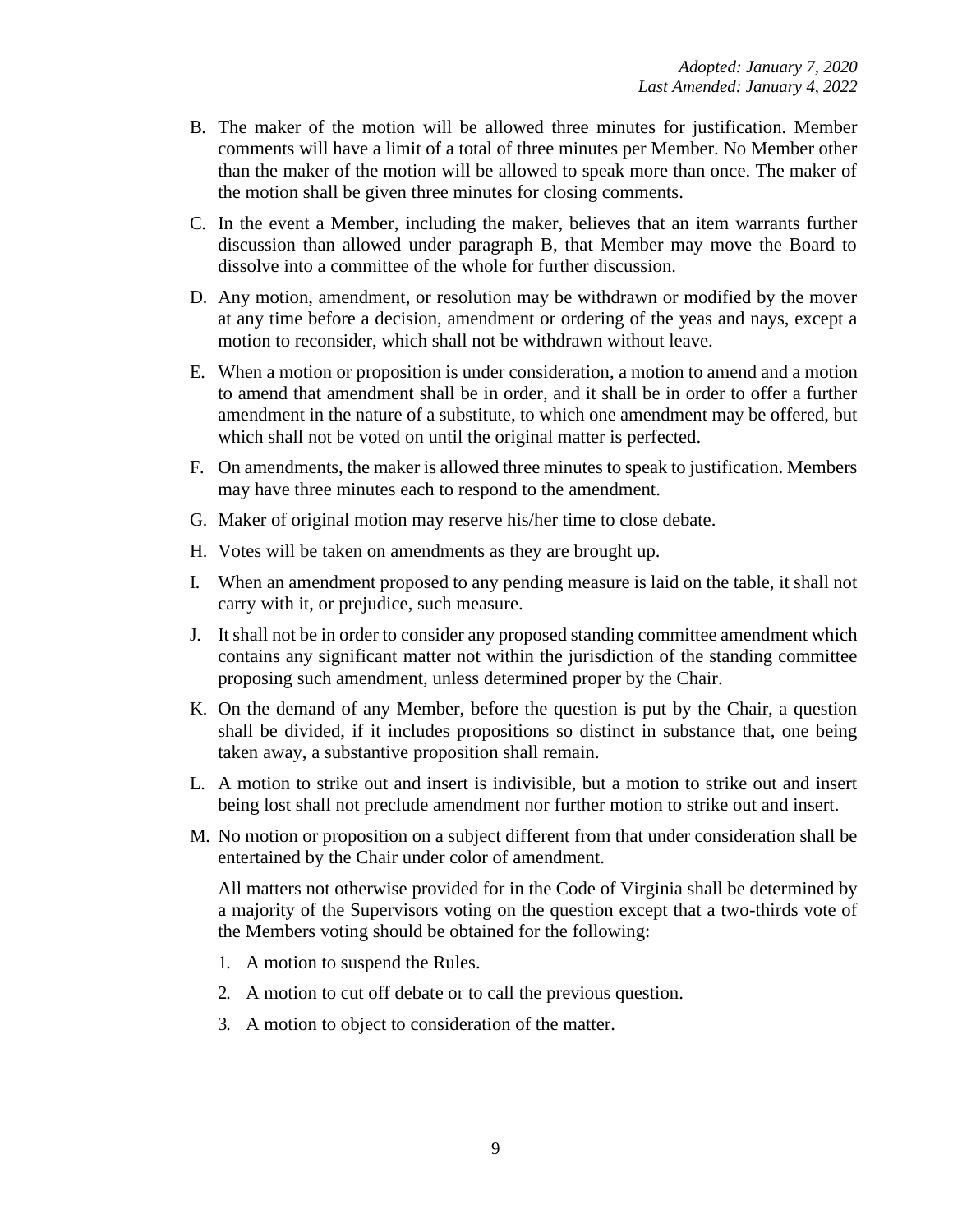N. The votes to carry a motion shall be as follows:

| <b>Members Present and Voting</b> | Majority | Two-Thirds |
|-----------------------------------|----------|------------|
|                                   |          |            |
|                                   |          |            |
|                                   |          |            |
|                                   |          |            |
|                                   |          |            |

- Note 1: Five Members in attendance are needed for a quorum. The Board operates without the use of a tiebreaker.
- Note 2: Tie vote on a motion will not carry the motion.
- Note 3: A Member who abstains is counted for quorum meeting purposes but is not counted as a Member present and voting.
- Note 4: Failure of a motion couched in the negative does not authorize positive action.
- Note 5: It is noted that any vote to appropriate funds requires a majority of the full membership of the Board for approval, not simply a majority of Members present.
- O. Voting at a Public Hearing

It shall normally be the policy that the Board not vote to approve or deny an item during public hearing on matters that are on the agenda, unless all matters are resolved. If an item is moved for approval or denial at the public hearing, a motion to suspend the Rules shall be in order to bring the matter to a vote. All other motions to forward the item to a business meeting for action or standing committee are in order and do not require suspension of the Rules.

#### **XII. Citizen Appointments**

- A. Whenever a vacancy exists on an advisory board, commission, committee, or other such body for which the Board makes appointments, the staff, in consultation with the Chair, shall notify the Board. For each regular business meeting, an item shall be prepared listing all appointments which are ripe for action, including the term of each appointment, and, if applicable, the district from which the appointment shall be made and the interest of incumbents to be reappointed.
- B. It is the Board's intent to search for broad-based representation on its advisory boards, commissions, and committees. To the extent possible, Board Members are highly encouraged to nominate County residents. Unless directed otherwise by the Chair, staff will generally advertise vacancies for a 30-day period to the public through the appropriate communication channels.
- C. The Chair shall entertain nominations for appointments at any regular meeting at which a vacancy is so listed. A second is not required. Nominees shall submit the application for advisory board, commission, or committee prior to their appointment. Upon the receipt of all nominations, the Chair shall declare the nominations closed, provided that any Member may make a motion to leave the nominations open. Such motion shall require a second and a majority vote.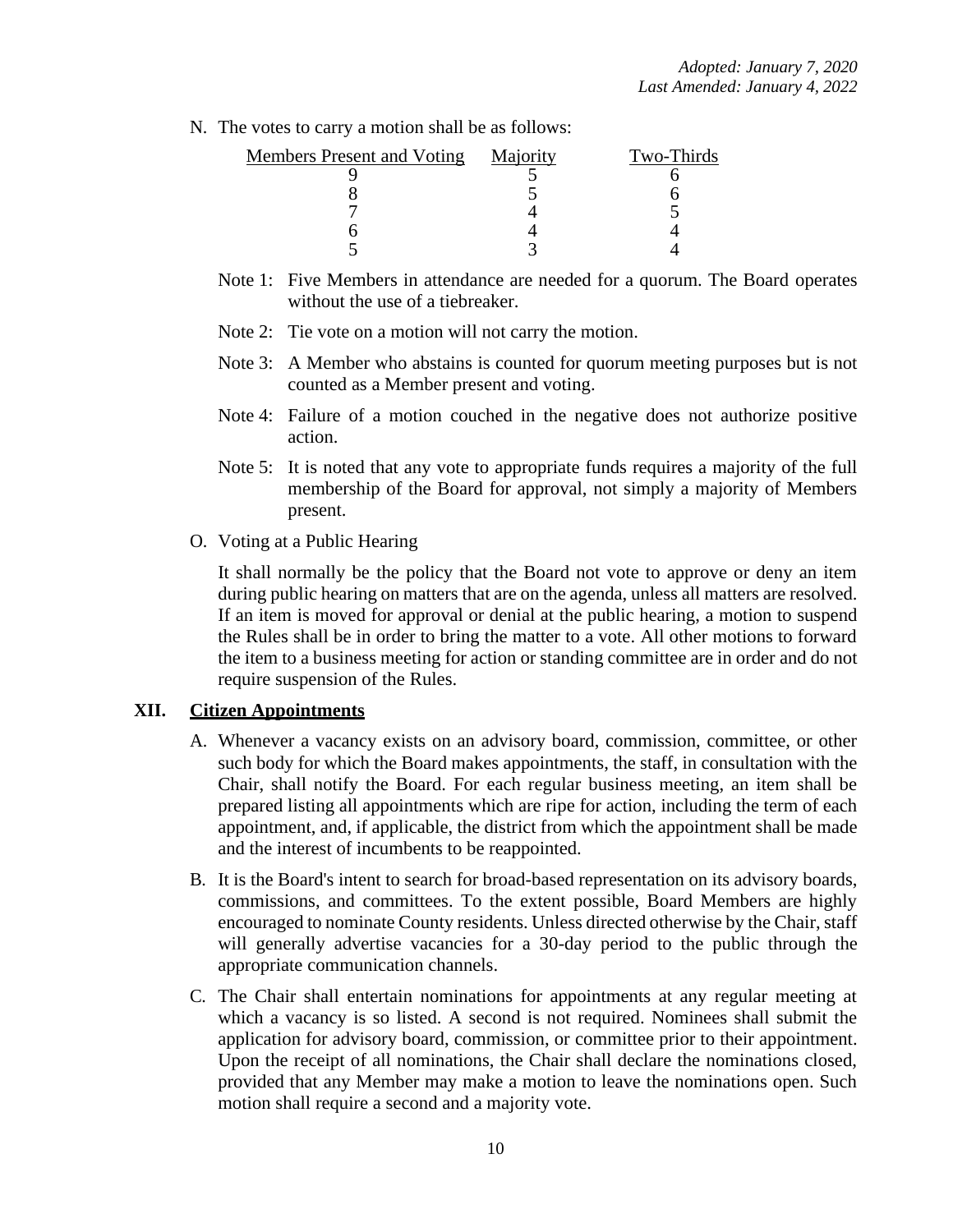- D. Once the nominations have been closed, no action shall be taken on the appointment until the next regular business meeting, unless the Board suspends its Rules.
- E. At the next regular business meeting, the Board shall vote on the outstanding nominations for appointment. The nominations previously made shall be included in the item listing appointments. When more than one person has been nominated, the Chair shall present each nomination for a vote in the order in which it was made. When more than one appointment is to be made, and only one nomination has been made for each appointment, the Chair may propose a slate of candidates for the appointments to be voted upon as a group.
- F. All appointments require a majority vote of the Board.
- G. When the Board creates an advisory board, commission, committee or task force, the Board may establish a sunset provision for the body, except as otherwise required by State law.
- H. Except as otherwise established by State law, the Board shall establish the terms of office for members of any advisory board, commission, committee or task force it appoints.
- I. Unless otherwise provided by law, any appointee whose term of office has expired shall continue to serve until such time as the Board confirms a reappointment or a replacement appointee.
- J. Public Affairs and Communications staff shall notify the public of all advisory board, commission, and committee vacancies on a monthly basis through the appropriate communication channels.
- K. Flow of information from advisory boards, commissions, and committees shall be through the appropriate Board standing committee.

## **XIII. Record Keeping**

Official minutes shall be kept by the Clerk to the Board as a summation of the public meetings, public hearings, and actions of the Board and its standing committees. In addition, the staff shall record and maintain archived audio recordings of all public meetings and hearings of the Board and its standing committees.

## **XIV. Establishment and Jurisdiction of Standing Committees**

- A. The standing committee structure provides the Board the opportunity to study in depth, with the highest degree of public participation, the major items that the Board must take action on. Any Member of the Board may participate in the discussion of issues before a standing committee. Standing committee membership may change year to year.
- B. The Board shall have the following standing committees:
	- 1. Finance/Government Operations and Economic Development Committee (5 Board Members)
	- 2. Transportation and Land Use Committee (5 Board Members)
	- 3. Joint Board and School Board Committee (3 Board Members)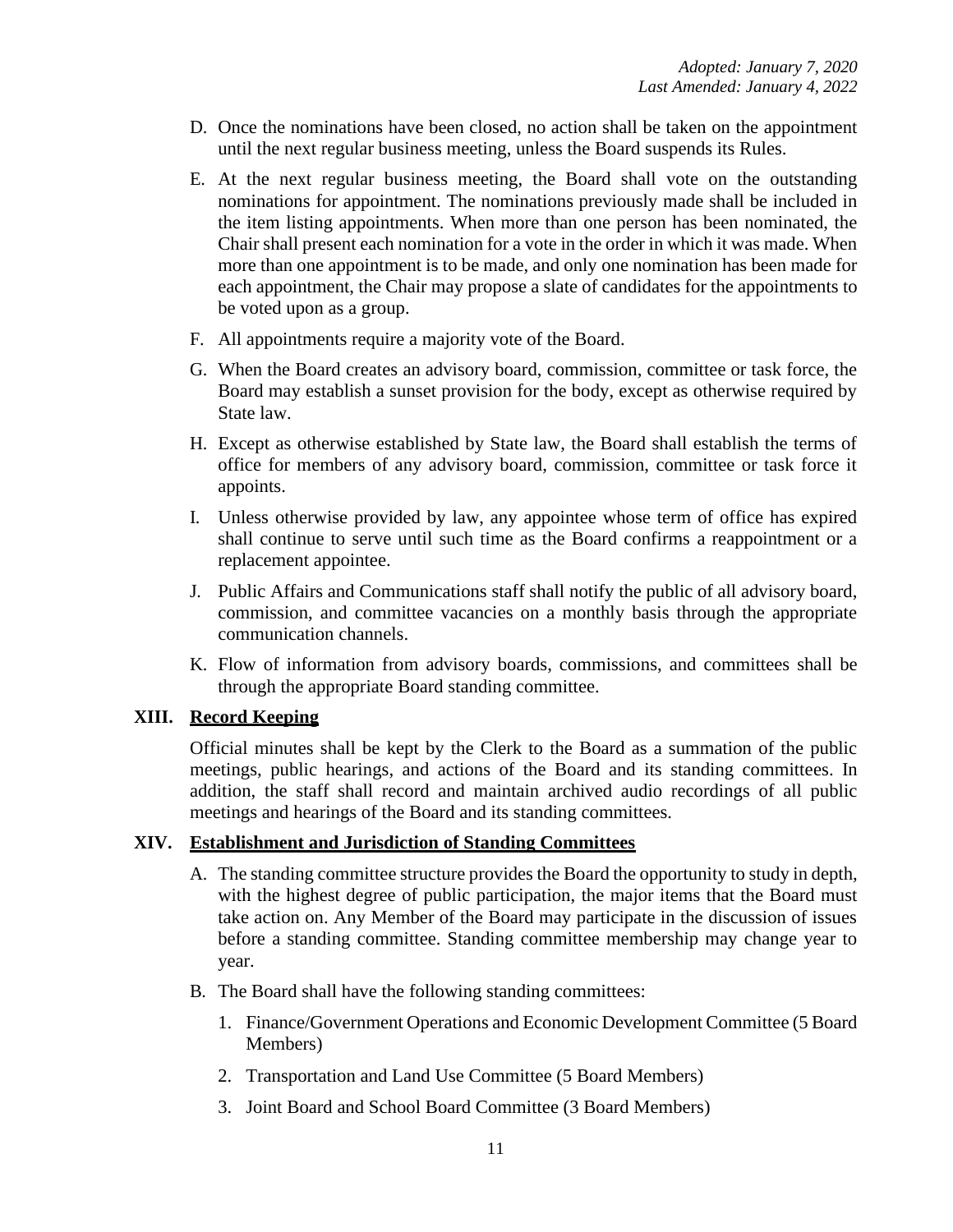The Chair, subject to Board approval, shall appoint such other standing committees as the Board may deem necessary.

- C. In order to assist the Board in its analysis, appraisal and evaluation of Loudoun County government and conditions and circumstances which may indicate the necessity or desirability of enacting new or additional ordinances and policies, the standing committees of the Board shall have oversight responsibilities for specific areas of concern. Upon approval by the Board each standing committee shall review and study, on a continuing basis, the application, administration, execution, and effectiveness of those ordinances, policies, and programs, the subject matter of which is within the jurisdiction of that standing committee and the organization and operation of the County agencies and entities having responsibilities in or for the administration and execution thereof, in order to determine whether such ordinances, policies, and programs are being carried out in accordance with the intent of the Board.
- D. All standing and ad hoc committees shall review and/or work on only those items or topics that are under its jurisdiction or referred to the committee by the Board. Any item not sanctioned by the Board that will require substantial staff time and/or cause a change in the schedule the Board has approved, the work program shall first receive Board approval. Each resolution, or other matter related to a subject under consideration by a standing or ad hoc committee shall be referred by the Chair of the Board to that standing or ad hoc committee except when the Board, by a majority vote, shall determine otherwise.
- E. The Finance/Government Operations and Economic Development Committee and the Transportation and Land Use Committee shall be comprised of five Members of the Board and the Joint Board and School Board Committee shall be comprised of three Members of the Board, one of whom shall be named as Chair. The Chair of the Board nominates potential standing committee Chairs, which must be approved by a majority of the Board. In the case of the Joint Board and School Board Committee, a Co-Chair will be nominated by the Chair of the Board and approved by the majority of the Board.
- F. Each standing committee Chair shall appoint a Member of the committee to serve as Vice-Chair of the standing committee. The duty of the Vice-Chair is to chair any standing committee meetings in the absence of the committee Chair.
- G. Three Members present shall represent a quorum except for the Joint Board and School Board Committee where four members shall represent a quorum.
- H. Each standing committee specified in this Rule is authorized at any time to conduct such meetings, hearings, investigations, and studies as it may determine necessary or appropriate in the exercise of its responsibilities under this Rule as approved by a majority of the standing committee members or by the Board.
- I. All standing committees shall establish regular meeting dates. If this schedule would cause a regular meeting to fall on an official County holiday, then the meeting shall be held the next day at the same time and place, or as otherwise scheduled. All efforts will be made to avoid holding standing committee meetings on religious holidays. All standing committee meetings and hearings shall be open to the public as required by the Code of Virginia and all such meetings and hearings shall be announced by the Chair of the standing committee either during the regular meetings of the Board or at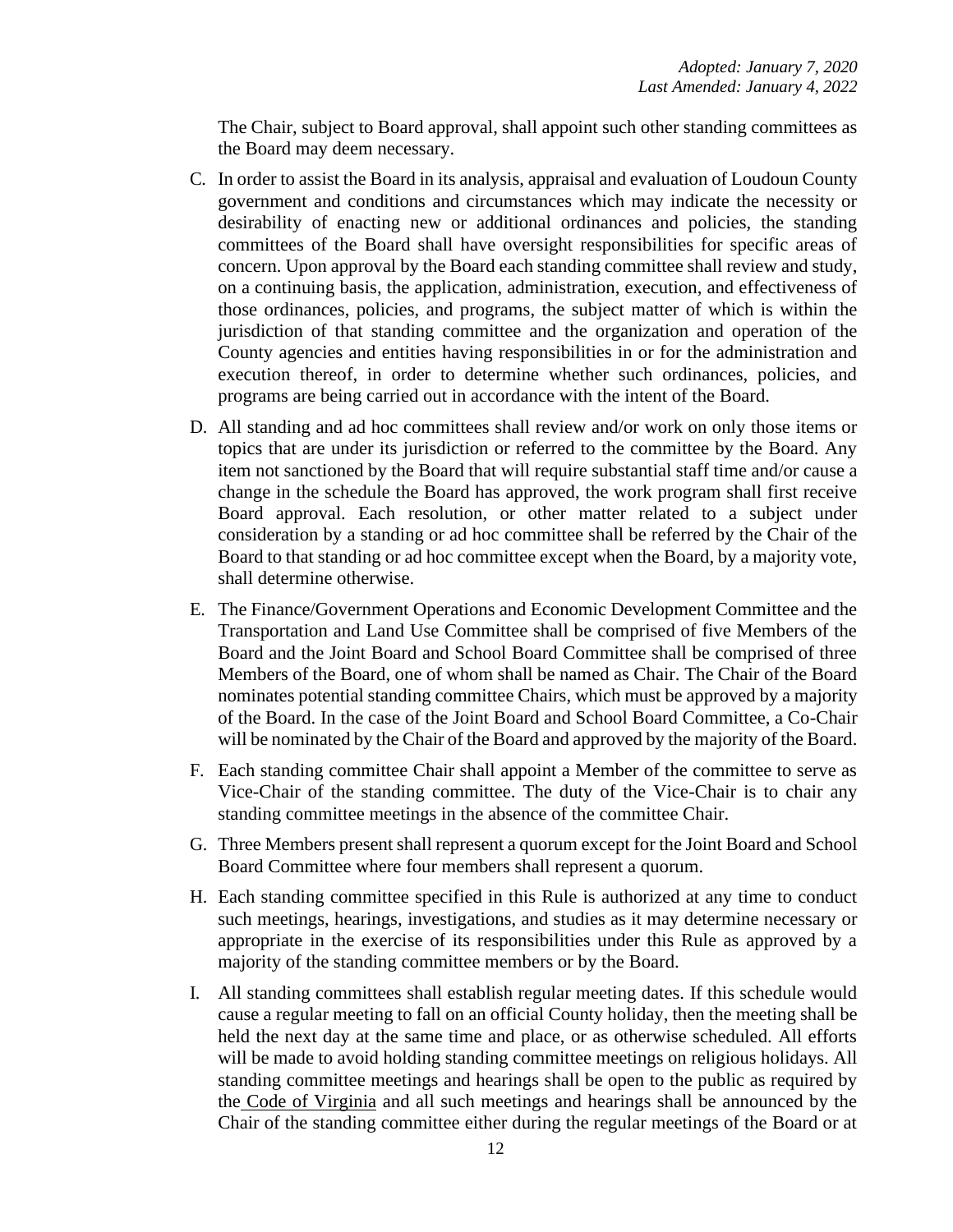such other times as the standing committee deems appropriate, so long as every effort is made to provide each Member of the Board and concerned citizens advance notice of the meeting or hearing.

- J. A portion of the standing committee meeting, conducted in a manner as determined by the committee Chair, may provide an opportunity for standing committee members to receive information from the public and staff and to ask questions of those testifying.
- K. It shall be the duty of the Chair of each standing committee or Member acting in the Chair's behalf specified in this Rule to report or cause to be reported promptly to the Board any measure approved, disapproved, passed over or recommending no action be taken. Both majority and minority views should be reported. At the time reported to the Board, any item for which a standing committee vote was taken, but which does not require Board action, may be reviewed by the full Board, and the Board may confirm, amend or overrule the standing committee action upon proper motion. Notwithstanding the above, the Finance/Government Operations and Economic Development Committee shall review and recommend to the Board all contracts in excess of \$500,000.
- L. The following Rule shall be observed for the presentation of standing committee reports at Board business meetings: the standing committee Chair shall be recognized for three minutes to present each action item resulting from their standing committee's meeting. Standard Rules of debate defined in Section VI will then follow.
- M. Jurisdiction of Standing Committees:

The standing committees of the Board shall have the jurisdiction and related functions assigned to it by these Rules, and all resolutions, and other matters relating to the subjects within the jurisdictions of any standing committee listed in this Rule shall, in accordance with and subject to this Rule, be referred to such standing committees, as follows:

- 1. Finance/Government Operations and Economic Development Committee
	- Financial Management
	- Budget Policy and Issues
	- Procurement Issues
	- General Government Matters
	- Human Resources Policy
	- Economic Development Policy
	- Business Development and Retention
- 2. Transportation and Land Use Committee
	- Planning, Zoning, Land Development, Energy and Environmental Policy
	- VDOT Policy Issues
	- Transportation Issues
- 3. Joint Board and School Board Committee
	- School Budget
	- School Capital Facilities Planning and Implementation
	- Community Education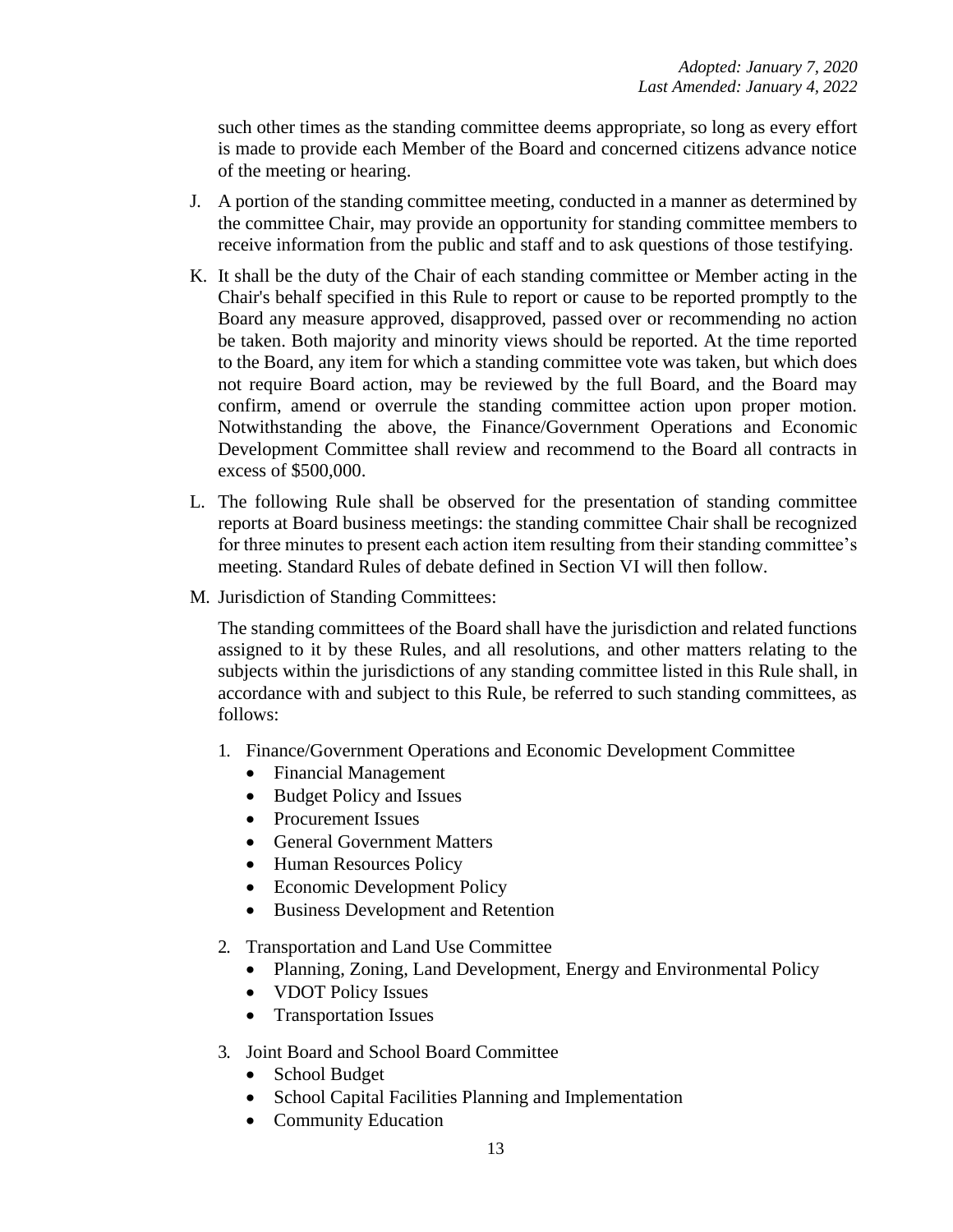*Joint Board and School Board Committee Mission Statement: This Committee will foster communication between the Board and the School Board for the betterment of Loudoun County as a whole through informative and cooperative joint meetings. Goals: 1. To provide transparency and promote mutual understanding between the Board and the School Board governing groups; 2. To promote a joint culture of learning and continuous improvement for both our County and our Schools; 3. To provide at the joint meetings, the opportunity for community participation; and 4. To conscientiously promote EQUITY for all. The Committee will meet quarterly or at the discretion of the Co-Chairs to work on topics including, but not exclusively, the following: fiscal clarity, capital construction planning and implementation, and assurance of a 21st century global education. Membership includes three members of the School Board, three members of the Board, and one member of the Economic Development Advisory Committee.*

(Each standing committee may select from its body a Vice-Chair to serve in the absence of the committee Chair. This shall not apply to the Joint Board and School Board Committee as this committee will be served by Co-Chairs appointed by each respective governing body.)

# **XV. Amendments to Rules**

These Rules may be altered, amended, or repealed and new Rules may be adopted by a majority of the Board, in such manner and at such times as the Board may determine.

### **XVI. Robert's Rules of Order**

The latest edition of Robert's Rules of Order will apply to the extent consistent with the Rules.

## **XVII. Rules of Order for Public Comments and Public Hearings**

It is the purpose and objective of the Board to give each citizen an opportunity to express his/her views during any business meeting and on the issue(s) at hand at a public hearing and to give all speakers equal treatment and courtesy.

While at a public hearing it is often necessary to have a presentation by the applicant and staff, it is the desire of the Board to hear from the public and, therefore, the applicant and staff presentations will be as brief as possible and the Board will refrain from actions on the item until after the public has been heard. In order to accomplish this objective, it is necessary that certain Rules with respect to public comment prevail at all business meetings and public hearings of the Board, as follows:

#### A. Business Meetings:

1. Speakers are encouraged to sign-up in advance by calling the Office of the Board of Supervisors or the Office of the County Administrator at (703) 777-0204 or (703) 777- 0200, respectively. Speakers will be asked the date of the business meeting at which they wish to speak. Because Supervisors like to follow up with speakers on specific issues, the speakers should provide their full name, election district, topic to be presented to the Board, and a means of contact (either a current phone number or email address). Speakers may sign-up themselves and immediate family members only. Interpreters may also sign-up speakers that require interpretation services as long as the identifying information requested by the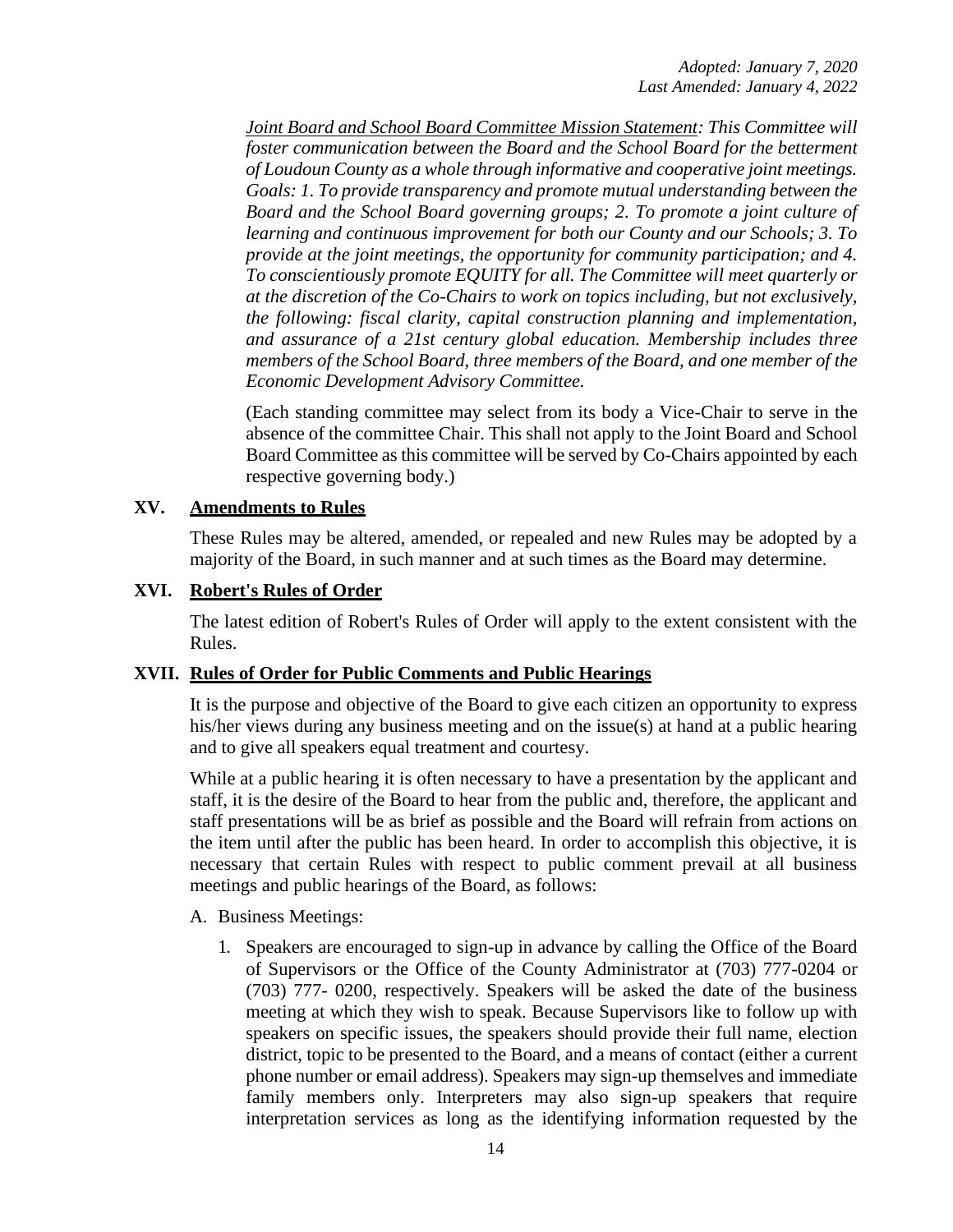Board can be provided. Cut-off time for advanced sign-up is at noon on the business meeting date.

The cut-off time for sign-ups during the 5:00 p.m. public input session, which is only scheduled the second business meeting of the month, is 5:30 p.m. the day prior to the business meeting.

- 2. Sign-up will also be taken by the Deputy Clerk at the business meeting. Because Supervisors like to follow up with speakers on specific issues, a registration form will be provided, and all speakers will be asked to fill out the form. Such registration form shall include the subject, speaker's name, address, telephone number, email address, election district, and any organization they represent, if applicable. Sign- up at the meeting will begin 30 minutes in advance of the start of the meeting.
- 3. At the business meetings, all speakers, unless otherwise noted, will have a minimum of two and a half  $(2 \frac{1}{2})$  minutes, but no more than three minutes, except as otherwise noted, to address the Board whether speaking as an individual or as a representative of any group or organization. The Chair has the authority to set the time allotted to each speaker based on the number of citizens who are signed up to speak. A timer is located on each podium in the Board Room, indicating the amount of time remaining for the current speaker. When the timer reaches 00:00, the speaker shall yield the floor.
- 4. Members of the public who have not called in advance to register but wish to speak at a meeting should sign up prior to the start of the meeting. Order of speakers will be determined on first call-in/register, first speak basis. The Chair may call up out of order any public official wishing to speak to the Board.
- B. Public Hearings:
	- 1. The order of business for consideration of a matter on the Board's public hearing agenda shall be as follows:
		- a. Staff presentation:

Staff presentation will be heard in accordance with Board policy. Brief, concise summaries for the public's information and understanding are permitted. When written information has been provided prior to the hearing only summary and/or new information should be presented. Any questions from a Member of the Board to staff shall be limited to three minutes per Member.

b. Applicant's presentation (if applicable):

A reasonable and sufficient time will be afforded the applicant to properly and fairly present the subject matter. Ten minutes shall be allocated to the applicant's presentation. If additional time is believed to be necessary, the applicant should contact the Chair prior to the public hearing. Board questions of the applicant are limited to three minutes per Member and shall immediately follow the Applicant's presentation. Any Member of the Board may ask the applicant to respond to specific questions raised by the public after all public comments have been heard.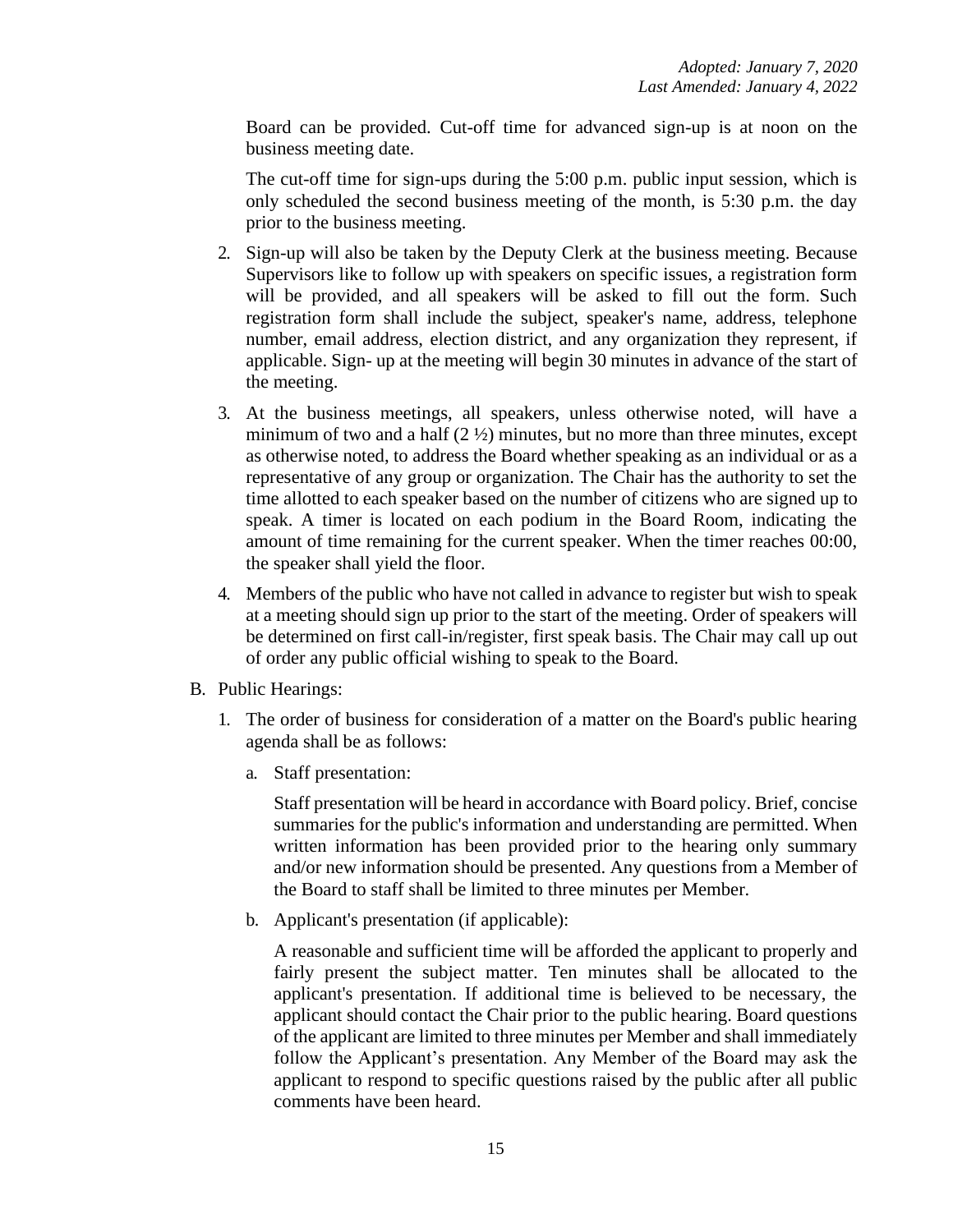c. Comments, statements, or presentations from members of the public:

Unless otherwise noted, each speaker may have a minimum of two minutes, but no more than three minutes, to address the Board whether speaking as an individual or as a representative of any group or organization. The Chair has the authority to set the time allotted to each speaker based on the number of citizens who sign up to speak. The order of speakers will be determined on first call in/register, first speak basis.

- d. Questions from Board Members, which shall be limited to three minutes per Member.
- e. Board discussion, at which time the Chair may entertain a motion to place the matter on a future agenda for action, to refer the matter to a standing committee, or to suspend the Rules and bring the matter to a vote.

The Chair may declare the public hearing continued to a time certain on any or all matters unless an objection is made by any Member. In the event such an objection is made, the public hearing may be continued only by action of the Board. No action of the Chair or Board is required to close the public hearing.

- 2. Speakers are encouraged to sign-up in advance by calling the Office of the Board of Supervisors or the Office of the County Administrator at (703) 777-0204 or (703) 777- 0200, respectively. Sign-up date will coincide with the delivery of public hearing packets, which is approximately 12 days prior to the hearing. The public should provide their full name, election district, topic to be presented to the Board, and a means of contact (either a current phone number or email address). Speakers may sign-up themselves plus a maximum of three (3) other individuals if the identifying information requested by the Board can be provided. Interpreters may also sign-up speakers that require interpretation services as long as the identifying information requested by the Board can be provided. Cut-off time for advanced call- in sign-up is at noon on the day of the public hearing. Sign-up will also be taken by the Deputy Clerk at the public hearing. A registration form will be provided 'which will include the speaker's name, address, telephone number, email address, election district, and any organization they represent, if applicable. Sign-up at the meeting will begin 30 minutes in advance of the start of the meeting. The Chair may call up out of order any public official wishing to speak to the Board.
- 3. Speakers will be limited to a presentation of their points of view; however, questions of clarification may be entertained by the Chair.
- 4. Debate is prohibited.
- 5. All comments will be directed to the Board as a body.
- 6. Decorum will be maintained. This includes a common courtesy from the audience, the staff and Board to the speaker and from the speaker to the audience, the staff and the Board. Statements which are demeaning or inappropriate shall be ruled out of order.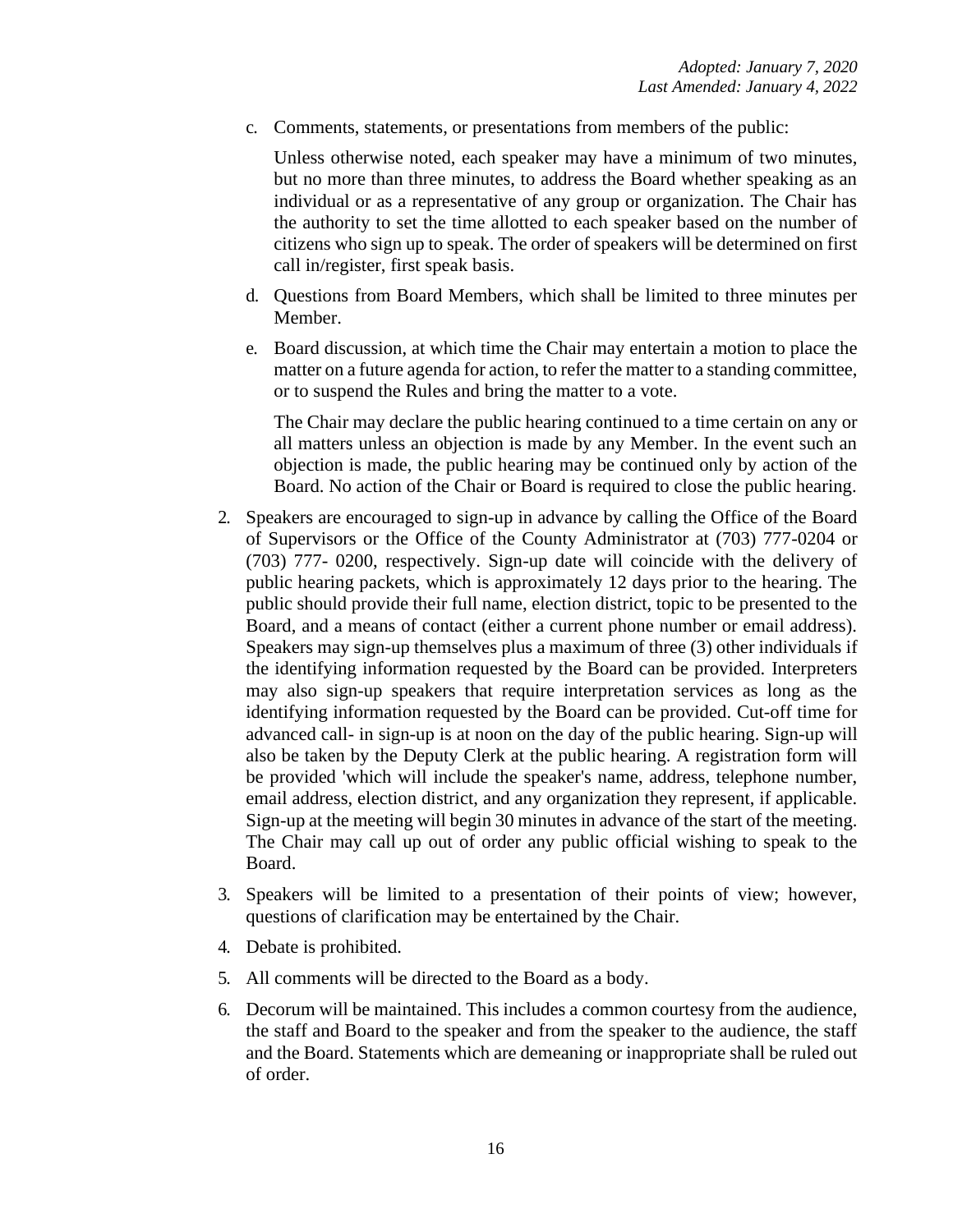- 7. In the event of a large number of speakers resulting in the continuation of the hearing, any persons not heard at the initial public hearing will be the first to speak at the continued hearing.
- 8. A timer is located on each podium in the Board Room, indicating the amount of time remaining for the current speaker. When the timer reaches 00:00, the speaker shall yield the floor.
- 9. Board Members will be limited to asking questions dealing with clarification of statements made by speakers, staff and/or the applicant and to correct any obvious areas of misinformation. However, such questions, responsive answers or the correction of misinformation shall be made after the public has been heard or by Board action. Each Member will be permitted three minutes total for questions and answers. Members requiring additional information or answers should seek them on their own time and not take the time of other Members.
- 10. It shall continue to be Board practice to not vote on matters appearing on a public hearing agenda at the time of the public hearing, and instead the item is to be placed on a future agenda for action. However, a motion to suspend the Rules shall be in order to bring the matter to a vote at a public hearing. It shall be the policy of the Board to leave the record open to receive written comments following a Public Hearing up until the time that a vote is taken.
- 11. Speakers who wish to leave written statements/comments are encouraged to bring 12 copies for distribution to the Board Members.
- 12. Individuals speaking for an organized group shall file with the Deputy Clerk a copy of the Resolution of such Board authorizing their presentation.
- 13. Rules for Public Comment and public hearings will be available in the Board of Supervisors' Meeting Room.
- C. Consolidated Public Hearing Agenda:
	- 1. The Chair is authorized, in consultation with the County Administrator, to prepare a consolidated public hearing agenda for regular Board public hearings for those items that meet the criteria set forth in this Subsection. The Chair shall consolidate all public hearings on the consolidated agenda into a single public hearing. Each individual item on the tentative consolidated public hearing agenda will be subject to the same requirements for preparation of a written staff report, to be distributed to the Board and the public at the same time as the staff reports are distributed for items on the standard public hearing agenda. Written staff reports for all items, regardless of whether the public hearing occurs on the consolidated or the standard public hearing agenda, shall be subject to the same requirements for content and thoroughness.
	- 2. Items may be removed from the consolidated public hearing agenda and placed on the standard public hearing agenda for presentation, questions, or debate at the request of any Board Member. Therefore, County staff will be present and prepared to make full presentations on any and all items on the consolidated public hearing agenda to facilitate the ready removal of any item from the consolidated public hearing agenda to the standard public hearing agenda.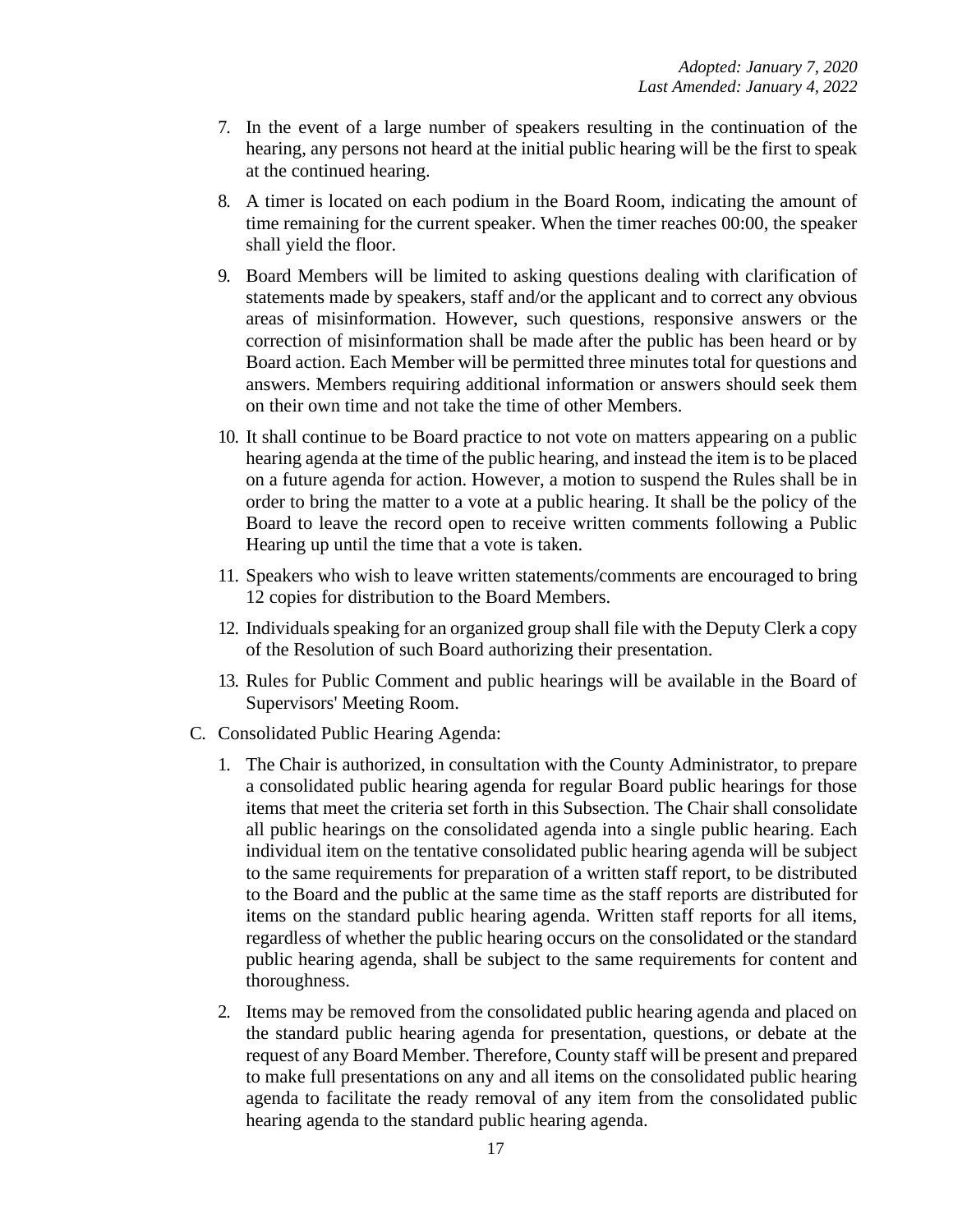- 3. Only land use items which have received recommendations of approval from County staff and the Planning Commission, where there are no unresolved issues between the applicant (if applicable for the item), County staff or the Planning Commission, and where no members of the public have pre-signed up to speak may be placed on the consolidated public hearing agenda. Non-land use items which the Chair, in consultation with the County Administrator, believes are noncontroversial and where no members of the public have pre-signed up to speak may be placed on the consolidated public hearing agenda.
- 4. The Chair shall announce each item individually that is proposed on the consolidated public hearing agenda at the beginning of the consolidated public hearing.
- 5. Consolidated public hearing items that have an applicant and where the applicant desires to provide a presentation, shall be moved to the standard public hearing agenda.
- 6. After a call for public speakers has been made, the Board may consider acting on each individual item on the consolidated public hearing agenda without any requirement for the suspension of the Rules. Motions to approve each item on the consolidated public hearing agenda shall be voted upon individually and recorded for the public record.

### **XVIII. Legislative Contacts**

The Chair and the Vice Chair shall serve as the points of contact for the state and federal legislative programs adopted by the Board. Staff shall consult with the points of contact prior to legislation being brought forward to the Board for consideration of a position. All formal correspondence sent to federal and state members of the executive, legislative, and judicial branches that fits the Board's federal and state legislative programs, and has been directed by the Board, shall be signed by both the Chair and the Vice Chair.

During the General Assembly session and times when Congress is in session, the Chair and Vice Chair shall serve as the points of contact for all actions as may be required in order to reach the Board for any straw votes. All straw votes taken prior to a business meeting of the Board will be in accordance with the most recent adopted procedures and confirmed at a regularly scheduled business meeting.

No Member shall speak on behalf of the full Board or presume to represent the full Board before the legislature on any question or issue that the full Board has not taken a position on by the majority vote.

#### **XIX. Remote Participation in Board Meetings\***

*\*This Policy was adopted by the Board on September 3, 2014 and revised on September 1, 2020 pursuant to Virginia Code § 2.2-3708.2.*

It is the policy of the Board that individual Board Members may participate in meetings of Board by electronic communication means from a remote location that is not open to the public only as permitted by Virginia Code § 2.2-3708.2, as amended, and this policy. This policy shall apply strictly and uniformly to the entire membership and without regard to the identity of the member requesting remote participation or the matters that will be considered or voted on at the meeting.